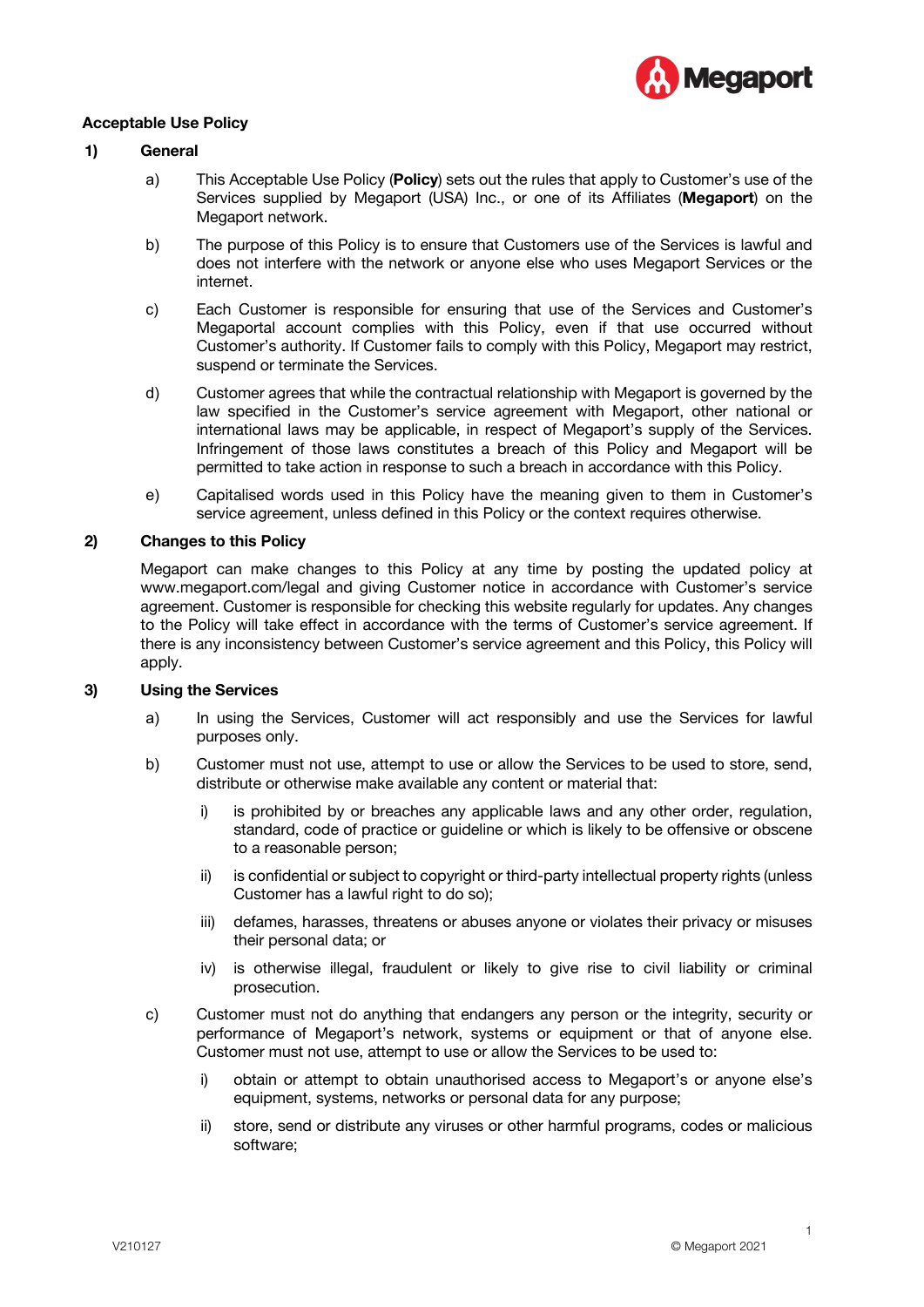

- iii) store, send or distribute tools designed for compromising security including, but not limited to, password guessing programs, cracking tools, packet sniffers or network probing tools;
- iv) hinder, restrict or interfere with the normal operation of Megaport's systems, network or equipment or that of anyone else;
- v) conduct any action that is not related to the procurement of the Services supplied by Megaport;
- vi) access or search any part of the Services, or data relating to Services or other Megaport Customers, by any means other than Megaport's publicly supported interfaces (for example, not engage in "scraping"); or
- vii) hinder, restrict or interfere with the ability of other people or systems to use Megaport's Services or any services provided by anyone else.
- d) Customer must comply with applicable laws in respect of the sending of unsolicited messages or spam and in particular must not:
	- i) send, relay or distribute any unlawful unsolicited commercial electronic messages;
	- ii) send messages that do not include accurate sender information and do not contain an unsubscribe facility; or
	- iii) use or distribute any software designed to harvest email addresses.
- e) In using the Services, Customer must not:
	- i) obscure, alter or delete the source of message that Customer sends, or forge message headers;
	- ii) send or distribute material with the intent of overloading the network or system or that of anyone else (e.g. 'mail bombing'); or
	- iii) make fraudulent offers or promote any type of financial scam (e.g. 'pyramid schemes', 'Ponzi schemes').
- f) In using the MVE Service specifically, Customer must not, and must not attempt to, reconfigure, reverse engineer or otherwise exploit or use an MVE in order to route traffic over the internet to places other than Customer's own SD-WAN equipment.
- g) Customer must not do anything to authorise, aid, abet, encourage or incite any person to do or attempt to do any of the acts or engage in any conduct that is prohibited by this Policy.
- h) Customer must not store, send or distribute, attempt to store, share or distribute or otherwise make available any of the Service content, material or data to any third party.
- i) This Policy provides examples of restricted behaviour but does not list all restricted behaviours. Megaport retains full discretion to decide whether a Customer's use violates the Policy.

# **4) Security**

Customer is responsible for implementing and maintaining the security of its use of the Services, including protecting Customer's Megaportal account, Customer's devices, equipment, systems and its own network against unauthorised access. More specifically, note that although Megaport secures its network, Customer is still responsible for securing the data that the Customer chooses to transmit through Megaport's network and should encrypt its data. Megaport won't be liable to anyone in any way for any losses or harm suffered to the extent caused (directly or indirectly) by Customer's failure to encrypt its data.

#### **5) Access to Internet content**

a) Customer is responsible for determining the content and information Customer chooses to access on the Internet when using the Services.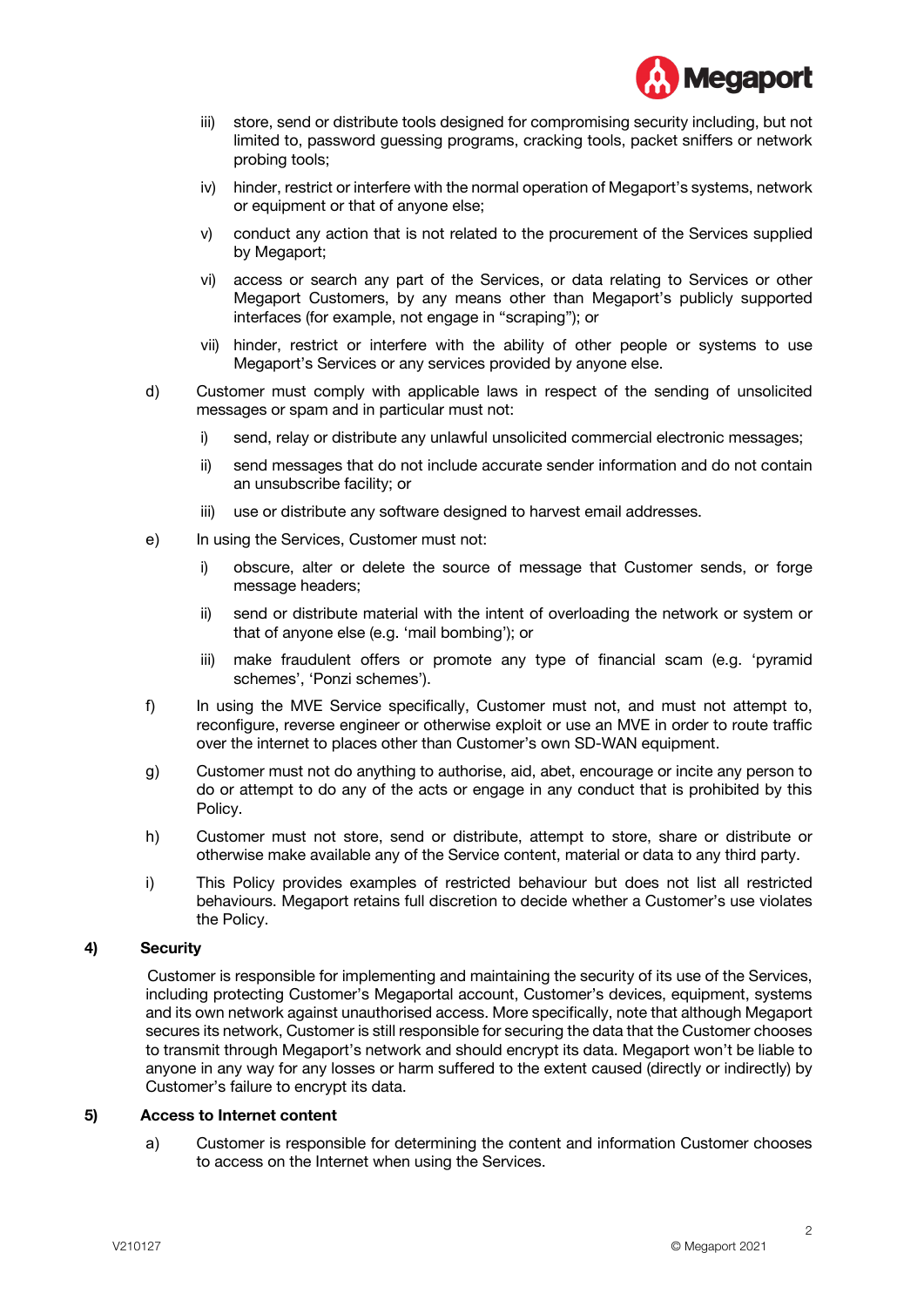

- b) It is Customer's responsibility to take all steps Customer considers necessary (including the use of filtering programs) to prevent access to offensive or obscene content on the Internet by children or minors who Customer allows to use the Services.
- c) Customer must not use or attempt to use the Services to make inappropriate contact with children or minors who are not otherwise known to Customer.

# **6) Content publishing**

- a) Customer is responsible for any content Customer publishes on publishing mediums (eg. websites, email, online forums) accessed via the Services.
- b) Customer must not use the Services to send or distribute any content that is prohibited, deemed obscene or offensive or otherwise unlawful under any applicable law. Customer must take appropriate steps to ensure that minors do not access or receive any content Customer has published that may be inappropriate for them.
- c) Customer must clearly identify any content Customer publishes using the Services in accordance with the applicable codes of practice and guidelines relating to media or broadcasting or any other industry code or content standard that applies to Customer's use or distribution of that content.
- d) Subject to clause 9(b), if Customer fails to comply with the requirements in this section 6, Megaport may suspend or terminate the Services on reasonable notice, provided that Megaport may immediately suspend Services without notice if Customer materially fails to comply with this Acceptable Use Policy.
- e) Customer warrants that the content Customer copies, stores, sends, distributes or otherwise makes available using the Services complies with this Policy including applicable laws in respect of data protection and privacy. Customer authorises Megaport (or Megaport's agents) to copy, store, send, distribute or otherwise make available such content as necessary for Megaport to deliver the content.

# **7) Megaport's compliance obligations under applicable laws**

Customer acknowledges that:

- a) copyright owners or their agents may direct Megaport to remove copyright materials from the network or systems or to prevent people from accessing those materials;
- b) Megaport may provide information (including personal information) about Customers and their use of the Services to copyright owners and their agents;
- c) appropriate law enforcement authorities or agencies may direct Megaport to remove from the network and servers any content which is classified, or likely to be classified as prohibited, obscene or indecent content;
- d) Megaport may take steps to minimise the amount of unsolicited electronic messages; and
- e) Megaport may take steps to comply with any such directions or requirements of law enforcement authorities or agencies, without notice to Customer.

# **8) Capacity**

- a) Without limiting Megaport's other rights, if the load on one of Customer's Ports reaches or exceeds the maximum allowed capacity on that Port (as stated in Customer's Order) for:
	- i) a period of two consecutive months; or
	- ii) any three months within a period of six months,

Megaport may, by notice, request that Customer decrease the load on that Port, increase the capacity of that Port or order another Port within 30 days from the date of the notice.

b) Megaport's Network Operations Centre will monitor utilisation of: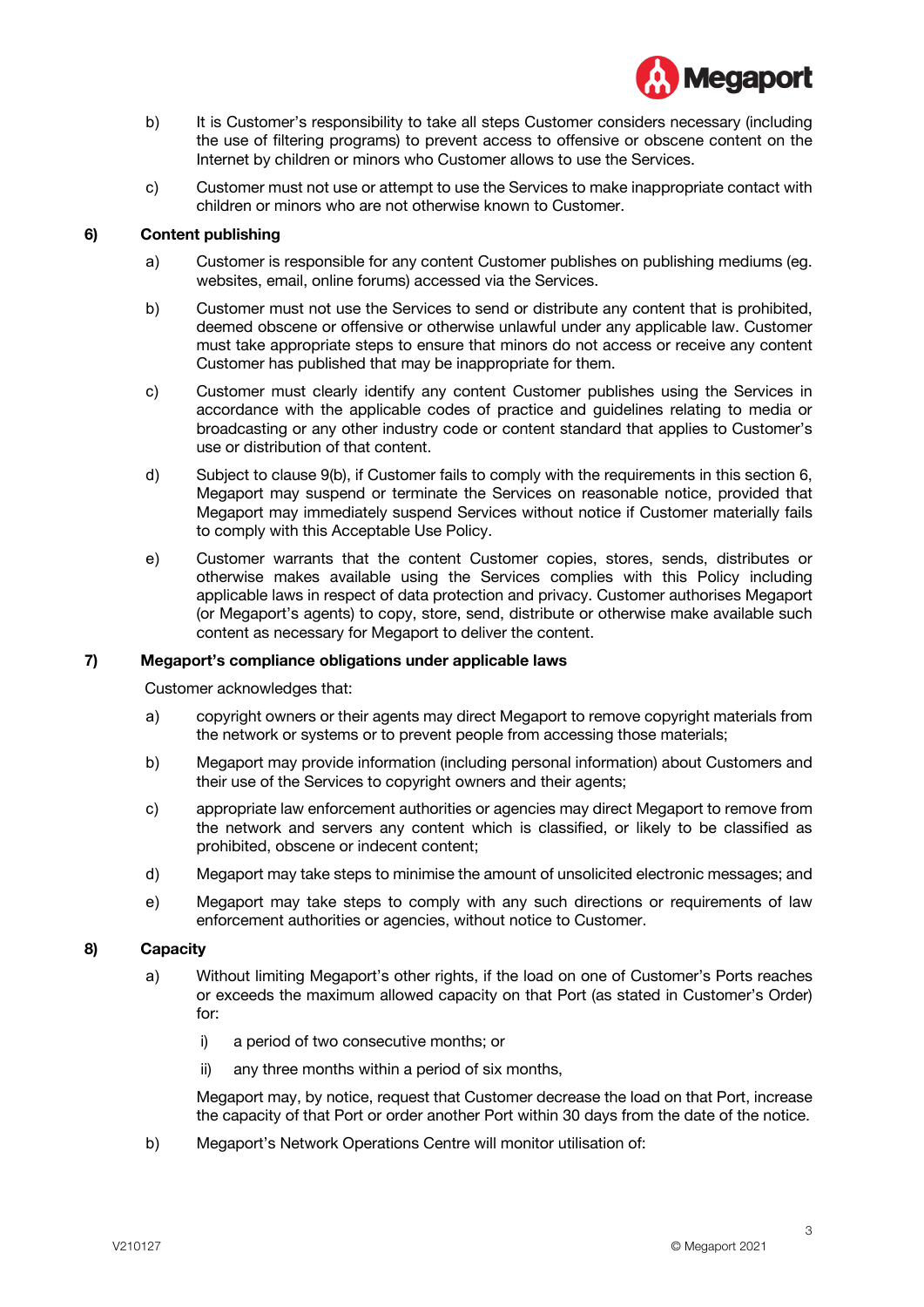

- i) Cloud Service Provider (**CSP**) ports and all Customer VXCs for Congestion Events; and
- ii) Customer ports and VXCs between customer ports or Cloud Service Providers (CSP) for Network Congestions Events.
- c) Any Customer VXC deemed to be causing a Congestion Event or a Network Congestion Event will be immediately reduced by the Megaport Network Operations Centre to a speed that alleviates the congestion. The Customer VXC speed reduction will remain in place until:
	- i) the Congestion Event or the Network Congestion Event is deemed to have ended; and
	- ii) for a Congestion Event, the CSP port utilisation falls below 95% and remains uncongested over a continuous 15 minute period; or
	- iii) for a Network Congestion Event, the network circuit utilisation falls below 95%, the service returns to an acceptable throughput and remains uncongested over a continuous 15 minute period.

For the purposes of this Policy, a Congestion Event is defined as the CSP port utilisation exceeding 95% and a Network Congestion Event is defined as the network circuit utilisation exceeding 95% of the total available capacity and/or causing degradation of service for other customers.

d) Megaport Service Desk will advise Customers impacted by the VXC speed reduction via email at the time of the Congestion Event and at the completion of the Congestion Event. The customer is responsible for restoring the VXC speed after any reduction made in accordance with clause 8(c) above.

# **9) Breach of this Policy**

- a) If Megaport reasonably believes that Customer, or someone with access to the Services, is using the Services in a way that breaches this Policy, Megaport may take any responsive action Megaport considers appropriate. This may include the blocking or removal of any data or content or the suspension or termination of the Services. In the case of blocking or removal of data or content, the Customer shall have the right to terminate the Agreement under the Global Services Agreement.
- b) If practicable, Megaport will first take reasonable steps to contact Customer and give the Customer an opportunity to rectify a breach or suspected breach of this Policy within a reasonable period. What is a reasonable period will depend on the severity of the breach and it may be reasonable (e.g. if the breach is serious or continuing) to take responsive action immediately without notice. Before Megaport terminates the Services, Megaport will provide Customer with notice and an opportunity to rectify the breach in accordance with Customer's service agreement.
- c) Megaport's rights to suspend or terminate any Service will be exercised subject to any applicable laws in place in the jurisdiction in which the Services are delivered.

#### **10) API Usage**

- a) Megaport may monitor the use of the APIs to manage experience and ensure Customer API integrations are compliant with Megaport's quotas. Exceeding the quotas either by accident or deliberately may result in a temporary suspension of the ability to make API requests to Megaport systems.
- b) General API requests collect Megaport provisioning information or service metrics.
- c) Service Updates are API requests that make a change to network elements and service configuration, resulting in a change to service parameters and impacting billing.

| <b>API Request</b> | Quota |
|--------------------|-------|
| Category           |       |